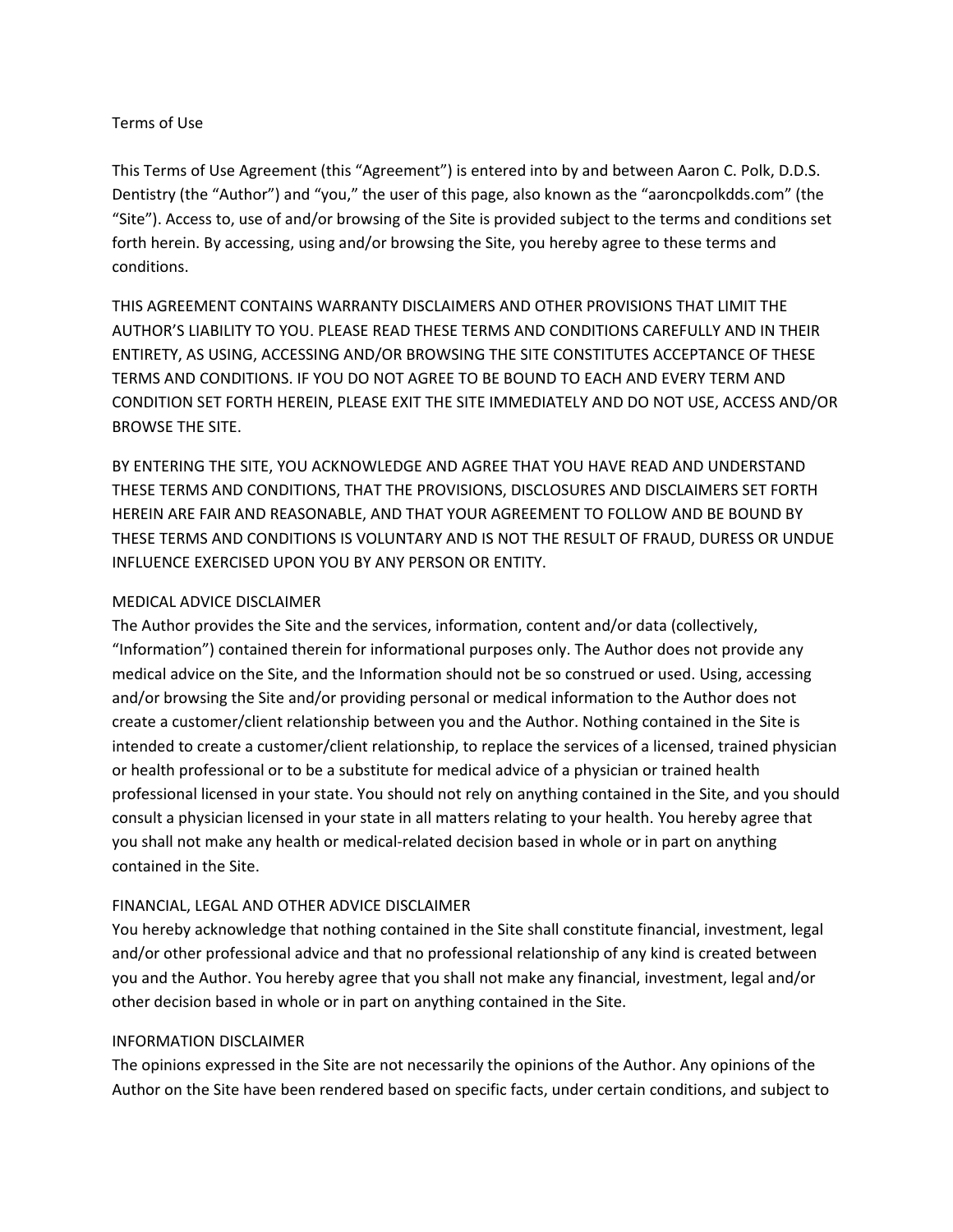certain assumptions, and may not and should not be used or relied upon for any other purpose, including, but not limited to, for use in or in connection with any legal proceeding. The Information may be changed without notice and is not guaranteed to be complete, correct, timely, current, or up to date. Like any printed materials, the Information may become out‐of‐date. The Author undertakes no obligation to update any Information on the Site; provided, however, that the Author may update the Information at any time without notice in the Author's sole and absolute discretion. The Author reserves the right to make alterations or deletions to the Information at any time without notice.

### CONTACT GUIDELINES

The Site is open to the public. Therefore, consider your communications related to the site carefully and do not include anything in a communication that you would like to keep private. By uploading or otherwise making available any Information to the Author in the form of email communication or otherwise, you grant the Author the unlimited, perpetual right to distribute, display, publish, reproduce, reuse and copy the Information contained therein.

You are responsible for the content you submit. You may not impersonate any other person through the Site. You may not submit content that is obscene, defamatory, threatening, fraudulent, invasive of another person's privacy rights, or is otherwise unlawful. You may not submit content that infringes the intellectual property rights of any other person or entity. You may not submit any content that contains any computer viruses, or any other code designed to disrupt, damage, or limit the functioning of any computer software or hardware.

By submitting content through the Site, you grant the Author and any company substantially under the control of the Author, the right to delete any content that, in Author's sole judgment, does not comply with the terms and conditions of this Agreement or is otherwise objectionable. You also grant the Author and any company substantially under the control of Author the right to modify, adapt, and edit any content.

# THIRD PARTY LINKS AND ADVERTISEMENTS DISCLAIMER

The Site may, from time to time, contain links to third party web sites. These links are provided solely as a convenience to you and not as a guarantee, warranty, or recommendation by the Author of the services, information, content and/or data on such third party web sites or as an indication of any affiliation, sponsorship or endorsement of such third party web sites. The Author is not responsible for the content of linked third party web sites and does not make any representations or warranties regarding the privacy practices of, or the content or accuracy of materials on, such third-party websites. If you decide to access linked third‐party web sites, you do so at your own risk. Your use of third‐party websites is subject to the terms of use for such sites.

THE INCLUSION OF THIRD PARTY ADVERTISEMENTSAND LINKS DOES NOT CONSTITUTE AN ENDORSEMENT, GUARANTEE, WARRANTY, OR RECOMMENDATION OF, AND THE AUTHOR MAKES NO REPRESENTATIONS AND/OR WARRANTIES ABOUT, ANY PRODUCT OR SERVICE CONTAINED THEREIN.

### DISCLAIMER OF ALL WARRANTIES

The Information made available at the Site is provided on an "AS IS" and "AS AVAILABLE" basis without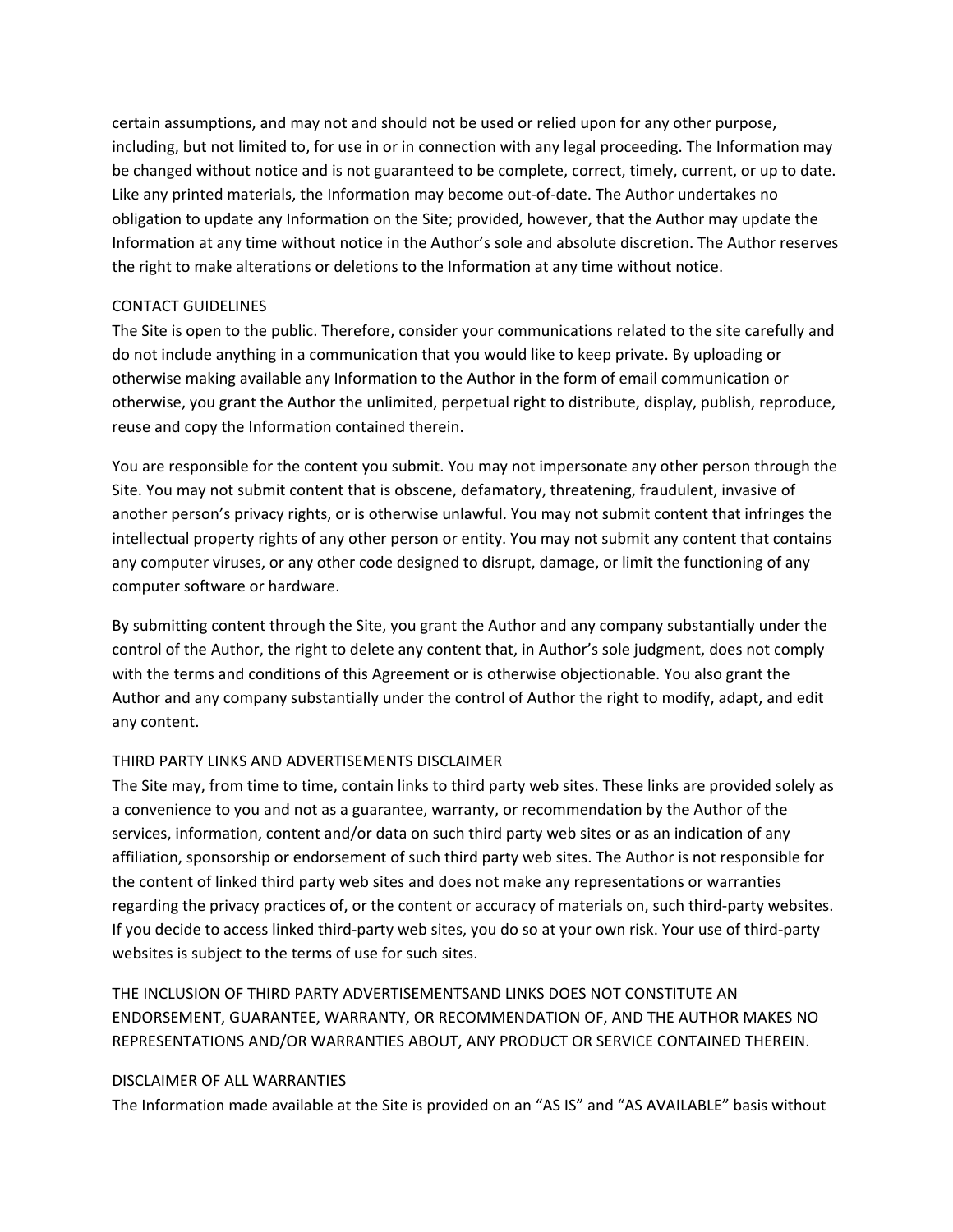warranties of any kind, either express or implied, including, without limitation, warranties of title, noninfringement, and implied warranties of merchantability or fitness for a particular purpose.

Without limiting the generality of the foregoing, the Author makes no warranty, representation or guaranty as to the content, sequence, accuracy, timeliness or completeness of the Information, that the Information may be relied upon for any reason or that the Information will be uninterrupted or error free or that any defects can or will be corrected. Without limiting the generality of the foregoing, the Author makes no representations or warranties with respect to any Information offered or provided within or through the Site regarding treatment of medical conditions, action, or application of medication.

Under no circumstances, as a result of your use of the Site, will the Author be liable to you or to any other person for any direct, indirect, special, incidental, exemplary, consequential or other damages under any legal theory, including, without limitation, tort, contract, strict liability or otherwise, even if advised of the possibility of such damages. Without limiting the generality of the foregoing, the Author shall have absolutely no liability in connection with the Site for: 1. damages as a result of lost profits, loss of good will, work stoppage, failure of performance, delays in operation or transmission, nondelivery of Information, deletions of files, mistakes, defects, errors, interruptions or computer failure or malfunction; 2. any loss or injury caused, in whole or in part, by the Author's actions, omissions, or negligence, or for contingencies beyond the Author's control, in procuring, compiling, or delivering the Information; 3. any errors, omissions, or inaccuracies in the Information regardless of how caused, or delays or interruptions in delivery of the Information; or 4. any decision made or action taken or not taken in reliance upon the Information.

#### AGE RESTRICTION

The Site is intended for persons fourteen (14) years or older. Persons under the age of fourteen (14) should not access, use and/or browse the Site.

### INDEMNIFICATION

You agree to indemnify and hold the Author harmless from any claim or demand, including attorneys' fees, made by any third party as a result of (1) any content posted or made available by you on this Site, (2) any violation of law that occurs by you through the Site, and/or (3) anything you do using the Site and/or the Information contained therein.

#### INVALIDITY

If any provision of this Agreement is held to be invalid or unenforceable in whole or in part in any jurisdiction, then that provision shall be deemed ineffective in such jurisdiction but shall have no effect on the enforceability of the remaining provisions.

### GOVERNING LAW, CONSENT TO JURISDICTION AND LIMITATION ON CLAIMS

This Agreement and your use of the Site, along with the Information contained therein, shall be governed by and construed in accordance with the laws of the State of Texas without regard to conflict of laws principles, and you agree to submit to the jurisdiction of courts in the State of Texas in the County of Nacogdoches. You further agree that any claims or causes of action arising out of or related to